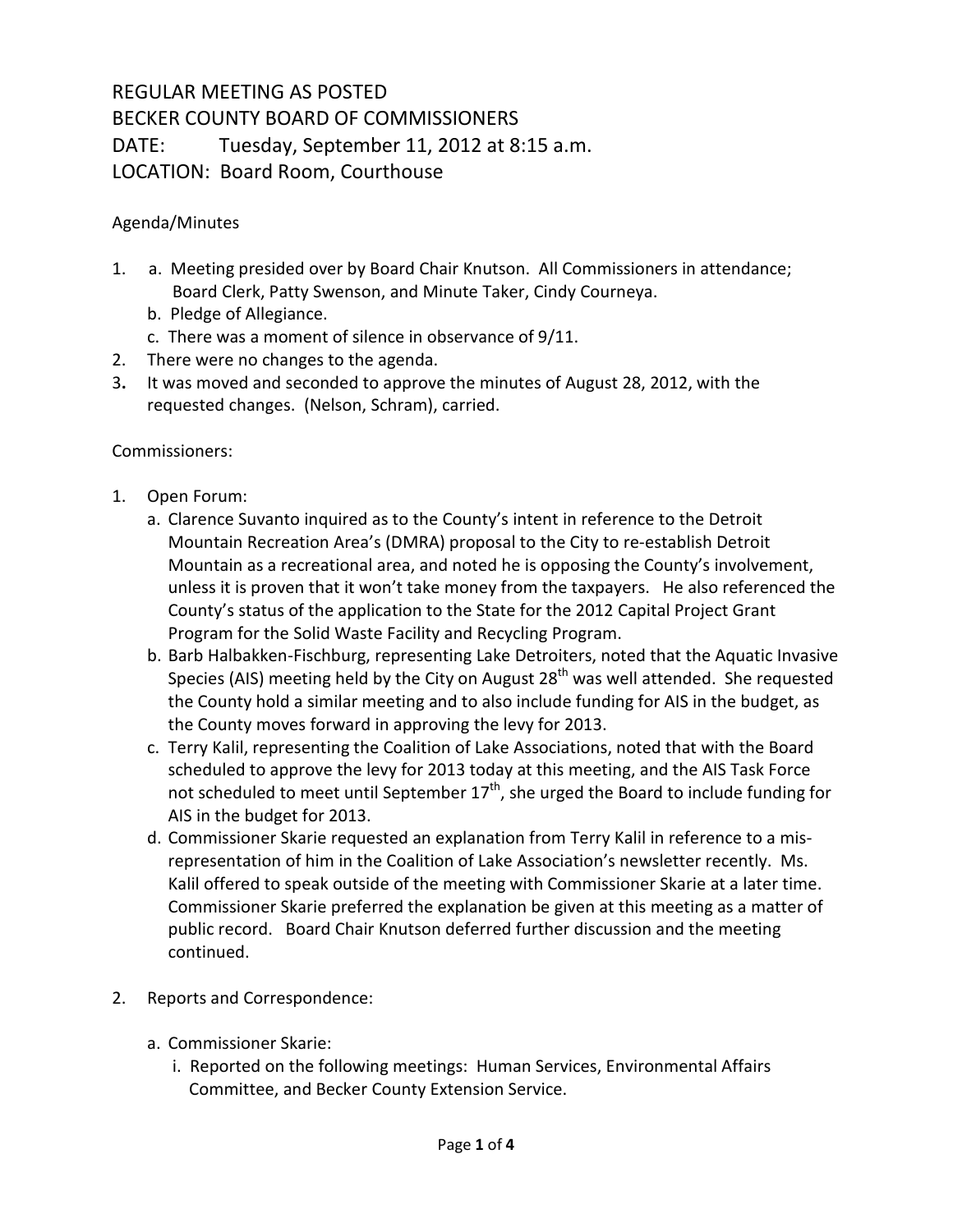- b. Commissioner Okeson:
	- i. Reported on the following meetings: Safety Committee and noted there will be a disaster drill in Frazee at 6:00 p.m., on September  $12^{\text{th}}$ .
- c. Commissioner Knutson:
	- i. Reported on the following meetings: Environmental Affairs Committee, Recreational Advisory Committee (RAC), Mahube, and attended meeting with Commissioner Schram and the Department of Natural Resources (DNR) in reference to AIS.
- d. Commissioner Schram:
	- i. Reported on the following meetings: Recreational Advisory Committee (RAC), West Central/Land of the Dancing Sky Area Agency on Aging, Heartland Multi-Purpose Recreational Trail, Agri-Business Tractor Event, and attended meeting with Commissioner Knutson and the DNR in reference to AIS.
- e. Commissioner Nelson:
	- i. Reported on the following meeting: Becker County Extension Service.
- 3. Appointments: There were none.

Auditor-Treasurer: Ryan Tangen presented:

- 1. Licenses and Permits: There were none.
- 2. Discussion on the Proposed Tax Levy for 2013 was deferred to the Finance Committee portion of the meeting.

Finance Committee: Ryan Tangen presented:

- 1. It was moved and seconded to approve the Regular Claims, Over-90 Day Claims, and Auditor's Warrants (Tuesday Bills):
	- a. Over 90-Day Claims:
		- i. Essentia Health in the amount of \$532.38 due to process of inmate health charges.
		- ii. Thomas Fire and Safety Equipment in the amount of \$25.75 due to lack of invoice.
	- b. Auditor's Warrants (Tuesday Bills):
		- i. 08/28/12 in the amount of \$24,351.20
		- ii. 09/05/12 in the amount of \$178,804.08
	- (Skarie, Okeson), carried.
- 2. Discussion was held in reference to the Tax Levy for 2013 and the request to include funding for AIS. It was moved and seconded to approve Resolution 09-12-1C, to establish a proposed tax levy of \$18,592,732, representing a 3.00% levy increase and increase of \$50,000 designated for funding Aquatic Invasive Species (AIS). (Nelson, Okeson), carried. Roll Call: Nelson – Yea; Skarie – Yea; Schram – Yea; Knutson – Nay; Okeson – Yea.
- 3. There was general discussion in reference to County Program Aid (CPA) and possible program reductions if the CPA is reduced.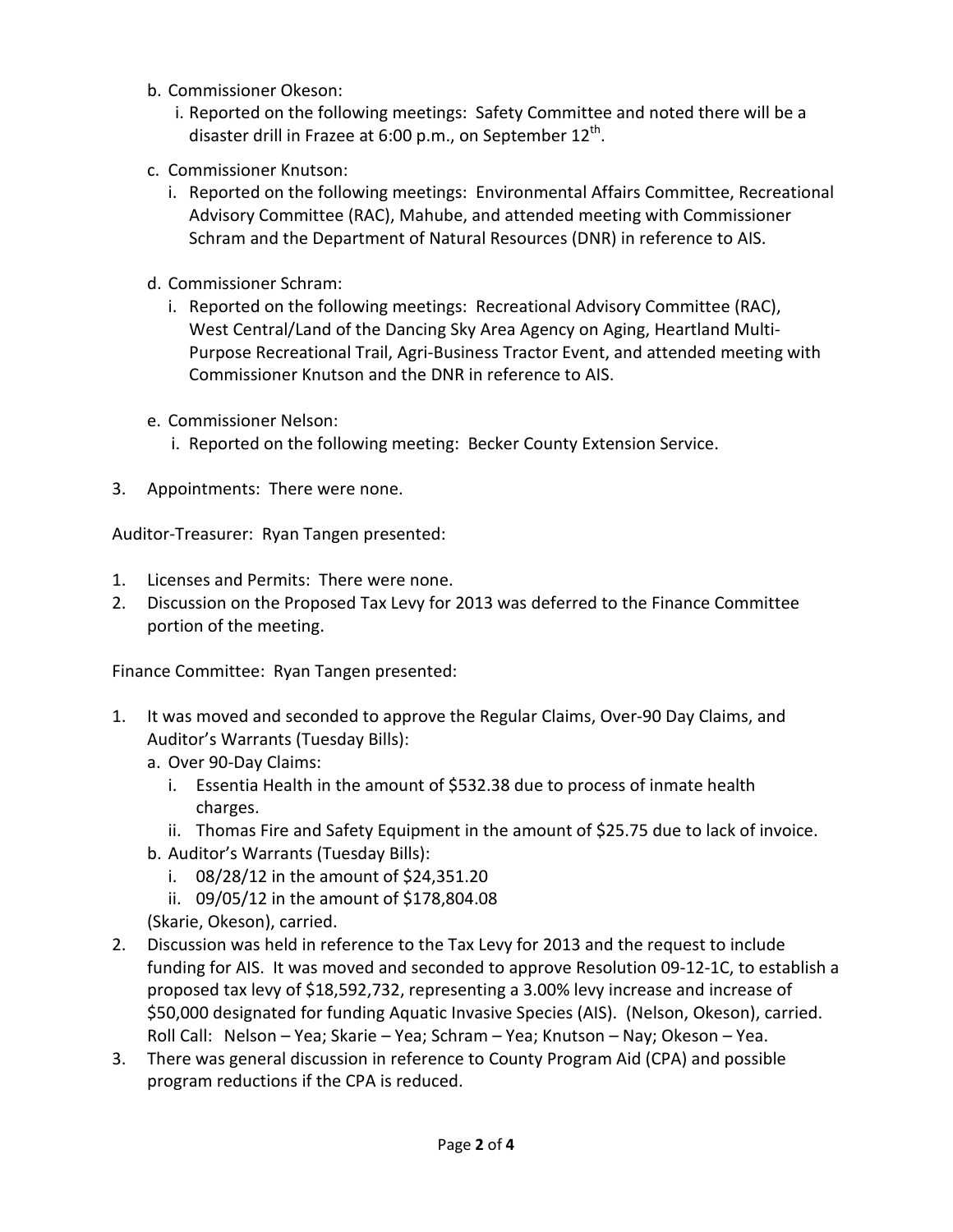- 4. Jon Thomsen presented and discussion was held in reference to Resolution 09-12-1A, to approve the Housing and Redevelopment Authority Tax Levy for 2013. It was moved and seconded to approve Resolution 09-12-1A, to approve the Housing and Redevelopment Authority Tax Levy in the amount of \$175,633 for 2013, without the requested 34% increase. (Skarie, Schram), carried. Roll Call: Nelson – Nay; Skarie – Yea; Okeson – Nay; Knutson – Yea; Schram – Yea.
- 4. It was moved and seconded to approve Resolution 09-12-1B, with the requested changes, to hire a part-time Information Technology Analyst. (Skarie, Schram), carried.
- 5. It was moved and seconded to approve purchases for the Law Library, as presented, at an amount up to \$10,000, which includes the amount previously authorized of \$4,230. (Schram, Okeson), carried.

Highway: Brad Wentz presented:

1. It was moved and seconded to approve Resolution 09-12-1D, to authorize the request for an advance of up to \$450,000 in County State Aid Highway Construction Project Funds, in accordance with Minnesota Rules 8820.1500. Subp. 9, and as outlined in said resolution. (Okeson, Schram), carried.

Human Services: Nancy Nelson presented:

- 1. It was moved and seconded to approve the agreement with Detroit Lakes School and Stellher Human Services, Inc. to provide community support services to middle school students with a serious emotional disturbance and their families, for the 2012-2013 school year. (Skarie, Okeson), carried.
- 2. It was moved and seconded to approve the out-of-state travel for one (1) supervisor to attend the National Council on Family Relations training in Phoenix, Arizona, with the employee paying for the flight, lodging, and meals; and for two (2) child protection workers to attend the Justice for Child Victims with Disabilities training in Bismarck, North Dakota, as presented. (Skarie, Schram), carried.
- 3. It was moved and seconded to approve the Human Services Claims for Human Services, Community Health, and Transit. (Skarie, Okeson), carried.
- 4. Nancy Nelson provided a Chemical Dependency presentation, outlining statistics for Becker County. Diane Schlotman and Heather Penfield also provided information on chemical dependency and the Drug Court Program.

Environmental: Steve Skoog presented:

- 1. It was moved and seconded to approve Resolution 09-12-1E, to approve the Contract Addendum of the Solid Waste Transportation Contract, dated August 12, 2008, with STS Trucking and to extend said contract until November 30, 2012. (Okeson, Schram), carried.
- 2. Steve Skoog presented information on the 2012 Capital Project Grant Program, noting that Becker County scored 69 out of a possible 100 points for the Solid Waste Facility and Recycling Program, with a request for \$1,153,025.